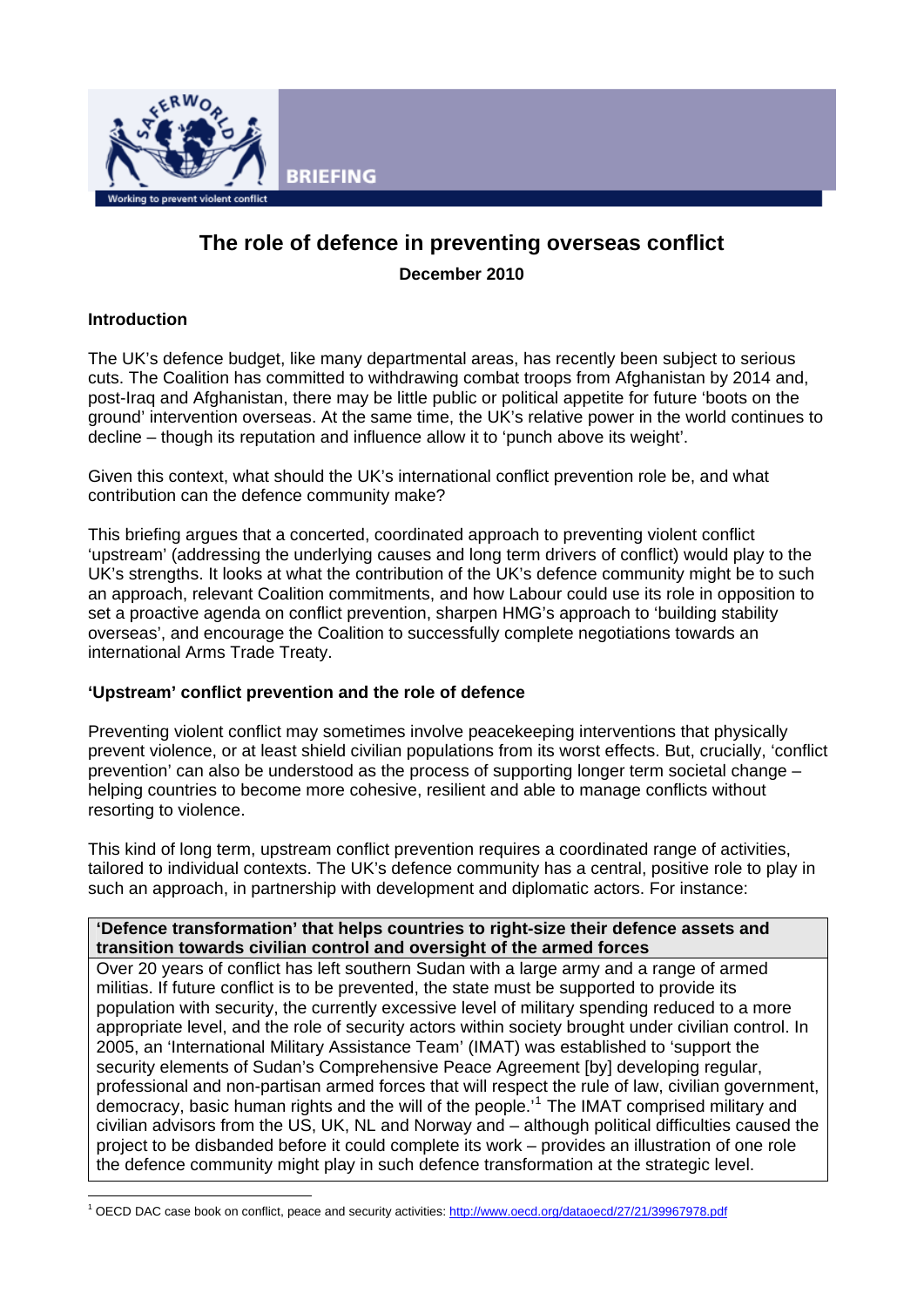**Support for the development of 'security and justice services' (such as the police, armed forces and judiciary) that are not only capable but also democratically accountable, transparent and responsive to those they serve** 

It is important to recognise that promoting security and justice sector development should be designed and implemented as a civilian intervention, led by civilian agencies. Equally, such interventions should not only focus on the 'supply side' of reforms (supporting the development of capable, accountable security services), but also on the 'demand side' from the perspective of the 'users' of security and justice services – encouraging and empowering local populations to be active and engaged in the way their security services are provided.

However, the reality is that, in many contexts where the armed forces enjoy privileged access to power or influence, UK defence representatives may enjoy greater traction in working to support democratic reforms than their civilian counterparts. By working jointly across different arms of government, to one common strategy, HMG can ensure it is matching its approach to the needs of the context.

At the same time, the UK already provides training for the armed forces and civilian defence figures of other countries. The UK should ensure that such trainings successfully embed genuine respect for such issues as human rights, democratic principles, gender equality, and conflict sensitivity as well as providing practical skills. The UK could also leverage maximum value from such trainings by using them to identify progressive champions for change and developing an ongoing relationship with these individuals.

In its training of both UK and foreign defence actors, the UK should also ensure that it looks at how the armed forces engage with local populations – recognising both the benefits to be had from close, constructive engagement but also the reality of how armed forces may be perceived by communities and the implications this has.

## **The successful 'disarmament, demobilisation and reintegration' (DDR) of ex-combatants into everyday civilian life, or the security services**

After fighting has ceased and a peace settlement been agreed, what do the combatants who were actually prosecuting the conflict do with themselves?

In Nepal, there are currently tens of thousands of Maoist ex-combatants living in cantonments awaiting a government led process to either 'rehabilitate' them back into civilian life (providing vocational training and financial support, for instance) or 'integrate' them into Nepal's security services (such as the Police, Armed Police, and Army). The successful completion of this process is critical to Nepal's prospects for future peace.

The majority of DDR initiatives should be civilian led and developmental in character. But providing technical assistance to the integration of combatants into national security services is an area where the UK's defence community could potentially play an extremely useful role.

## **Measures to control the proliferation of illicit arms within conflict prone countries**

Readily available small arms (SALW) not only exacerbate the risks of violent conflict, but may also facilitate human rights abuses, terrorism and other forms of armed criminality (such as piracy in Somalia, for instance). The defence community could contribute to measures to control SALW by, for instance, providing support to countries introducing 'marking and tracing' programmes to keep track of legitimately held firearms; or providing advice on securely managing or destroying stockpiles of arms so they do not find their way into the illicit market. However, to make a meaningful difference to the impact of illicit SALW proliferation on ordinary people's lives, this type of technical intervention needs to come as one element in a coordinated package of measures implemented by a range of actors. The armed forces may also have a valuable contribution to make in supporting de-mining efforts or the clearing of other explosive remnants of war, such as cluster bombs.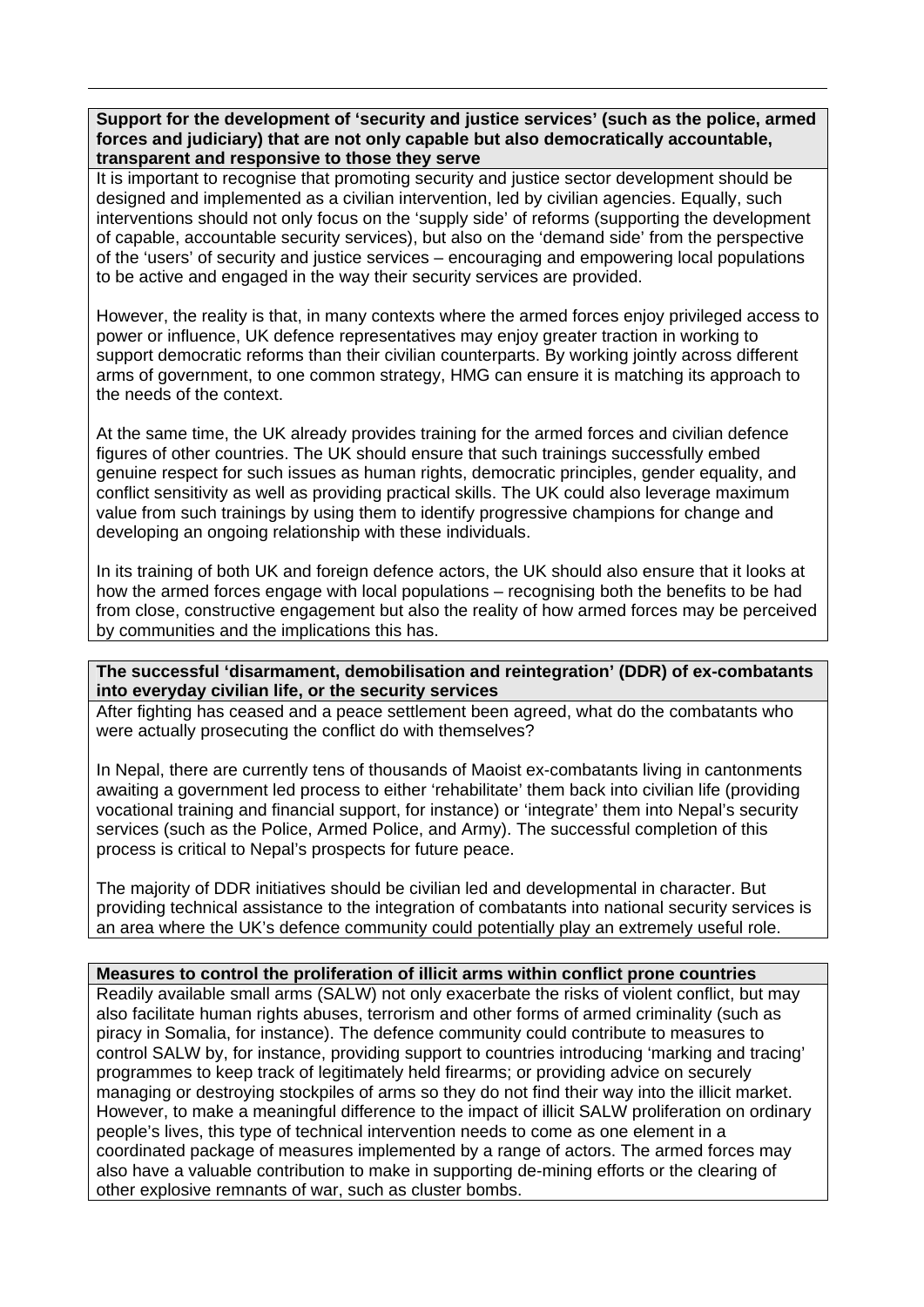#### **Monitoring arms transfer control arrangements**

Defence representatives posted overseas, such as defence attaches, can play an invaluable role in monitoring countries compliance with arms transfer control agreements – such as international arms embargoes, or the standards of the international Arms Trade Treaty due to be negotiated at the UN in 2012. Defence attaches are also a vital link in the UK's export control regime in terms of assessing the risk associated with potential UK arms exports to the country where they are posted. With the increased focus on UK overseas staff promoting UK commercial interests and bilateral trade, it is important that this role is not neglected.

Even this, definitely non-exhaustive list, represents a wide array of potential interventions and it is vital that the UK does not apply a 'template' approach to conflict prevention, but looks at the individual characteristics and realities of each context it is working in and uses these as the starting point for its efforts to prevent conflict. Afghanistan is not Yemen and neither of these places are Somalia. For this reason, any conflict prevention initiatives should always begin with the context and involve the people they affect.

## Begin with the context

All long term conflict prevention efforts should be based on a thorough understanding of the context, gained from in-depth analysis which is continually updated and shared between relevant actors. This contextual understanding should look at several levels – it is not enough to understand the high level political dynamics or international diplomatic issues in isolation, though these are important. We must also understand what the perceptions of ordinary people and communities are. This is a lesson neatly captured by the former head of ISAF, US General Stanley McChrystal:

*"In Afghanistan, things are rarely as they seem, and the outcomes of actions we take, however well-intended, are often different from what we expect… If you build a well in the wrong place in a village, you may have shifted the basis of power in that village… If you build a well and contract it to one person or group over another, you make a decision that, perhaps in your ignorance, tips the balance of power, or perception thereof, in that village. Therefore, with a completely altruistic aim of building a well, you can create divisiveness or give the impression that you, from the outside, do not understand what is going on or that you have sided with one element or another, yet all you tried to do is provide water."[2](#page-2-0)*

A range of actors can bring different competencies and comparative advantages to context analysis, including the armed forces – who may often have access to areas / information that other parts of HMG do not. But bringing together all these various analytical elements into one comprehensive context analysis, shared across government, will be crucial to ensure that UK interventions are most effective.

## Ensuring local ownership and participation

Closely related to understanding what local people really think is ensuring that they are involved meaningfully in the decisions that affect their lives. This is not just a moral issue: conflict and insecurity is a product of people's choices and, to a large degree, plays out at the local level. Neither the UK nor any other part of the international community can 'provide' security or 'deliver' stability – we cannot simply turn up with governance (or security, or development) 'in a box'.

Instead, the UK can use its resources and influence to *promote* peace and security, but achieving lasting stability and sustainable security will rely on not just the consent of local people, but also their active input and ownership<sup>[3](#page-2-1)</sup>. As the MoD's February 2010 green paper suggested, "... *local* 

 $\overline{a}$ <sup>2</sup> General Stanley McChrystal Address, IISS, October 2009

<span id="page-2-1"></span><span id="page-2-0"></span> $^3$  The 2008 conflict in Georgia, for instance, was at least as much a product of local level conflict dynamics as it was of high level 'real politik'. Many analysts were surprised that this conflict centred around South Ossetia rather than Abkhazia and it has been suggested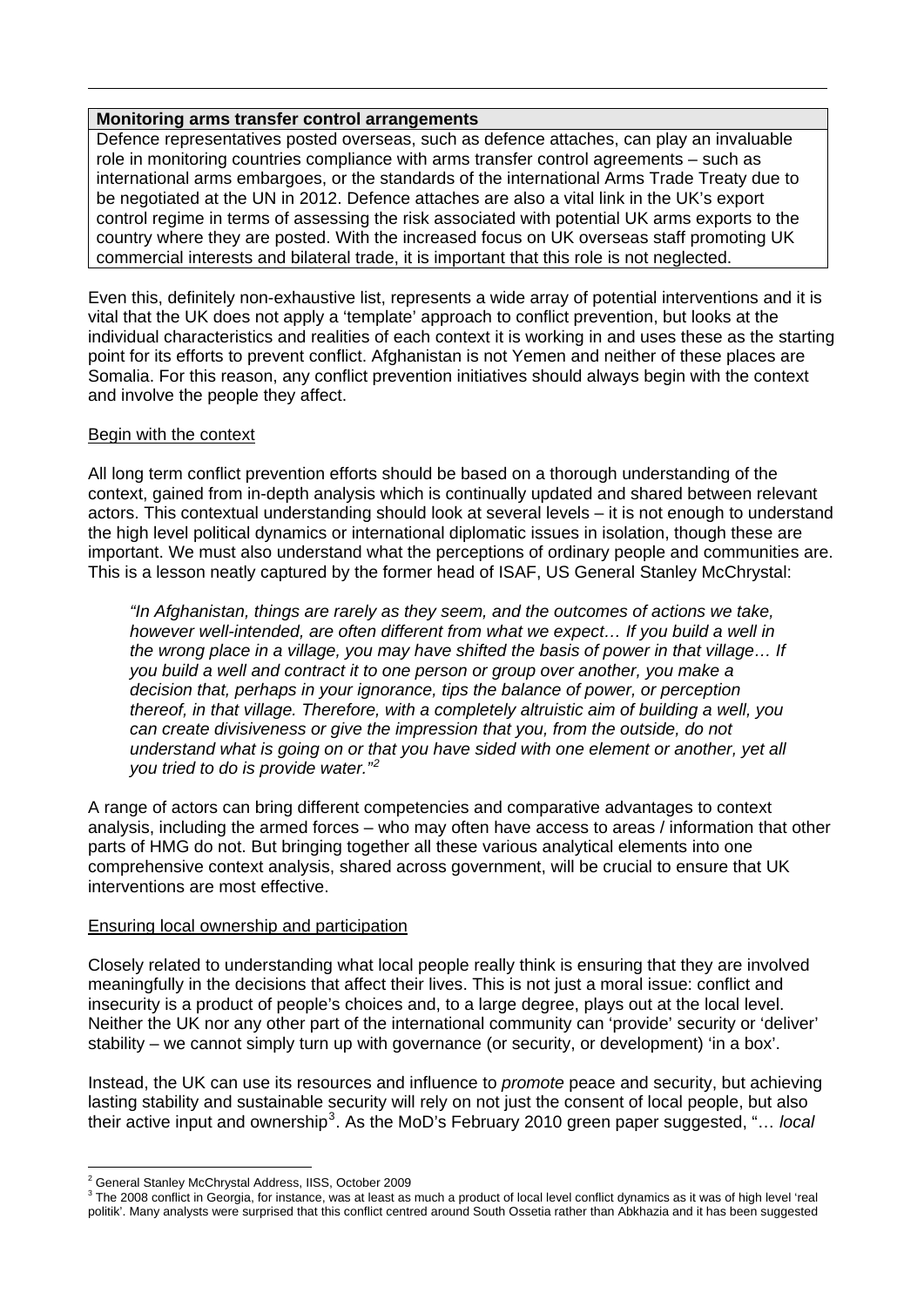*people must be at the centre of our policy. Only local people will determine whether, in the longterm, a country or region will establish self-sustaining stability.*" [4](#page-3-0)

## **What has the Coalition committed to?**

Saferworld made a submission on the above model of upstream conflict prevention to the Coalition's recent Strategic Defence and Security Review (SDSR)<sup>[5](#page-3-1)</sup>. Our submission built on a dialogue begun with the MOD during the development of its February 2010 green paper.

When the SDSR was published in October 2010, it contained a number of welcome commitments – including to significantly increasing support to an 'integrated approach' to conflict prevention. Inter alia, these commitments included:

- 'Directing more non-operational defence engagement overseas towards conflict prevention, security sector reform and capability building in priority countries, including through: establishing new training teams; running joint exercises; attaching senior civilian policy advisors to foreign defence ministries, and increasing our arms control engagement so as to promote regional stabilisation and reduce the risk of conflict.'
- Developing a 'Building Stability Overseas Strategy' (BSOS) to be published in Spring 2011 which will set out the detail of governments approach to overseas conflict
- Earmarking £300 million for the Conflict Pool (to fund both upstream conflict prevention and post-conflict stabilisation)
- Expanding the remit of the Stabilisation Unit to include upstream conflict prevention
- Creating a cross-government board to oversee the development and implementation of the BSOS.

However, these commitments are currently at the stage of headline announcements – officials and ministers are now working, through the development of the BSOS, to elaborate the details of this overall approach.

## Beyond stabilisation, beyond Afghanistan

Much of the public and private discussions around the UK's role overseas have drawn from recent experience in Afghanistan and highlighted an ambition to enhance the UK's capacity for 'postconflict stabilisation'. Saferworld would support a more coordinated and effective approach to postconflict stabilisation, but we must be clear about what we are trying to achieve.

If 'stabilisation' in this context is to mean a relatively short-term activity with a strong military involvement (such as recent engagements in Afghanistan, Iraq, Sierra Leone, Bosnia and Kosovo for instance) then we would stress that this must be complemented by a coherent and effective long-term preventative approach designed to promote the development of more resilient, peaceful societies. Helping to stabilise the patient must not come at the expense of helping to treat their ailment.

Similarly, whilst there are certainly lessons to be learnt from the UK's engagement in Afghanistan, it is not the case that these lessons will be applicable across all conflict-affected countries, or that they alone will be sufficient to inform the UK's overall approach to addressing overseas conflict.

## 'UK Plc' and the strategic use of defence and security exports

The SDSR was welcome in referencing the Coalition's commitment to continuing UK support for the international Arms Trade Treaty initiative, which the UK has championed at the UN since 2005.

 $\overline{a}$ 

that this may be, in large part, down to the years of sustained and concentrated peacebuilding efforts that have been undertaken in Abkhazia.

<span id="page-3-0"></span><sup>4</sup> MOD, Adaptability and Partnership, Issues for the Strategic Defence [R](http://www.saferworld.org.uk/smartweb/resources/view-resource/466)eview, February 2010

<span id="page-3-1"></span><sup>5</sup> <http://www.saferworld.org.uk/smartweb/resources/view-resource/466>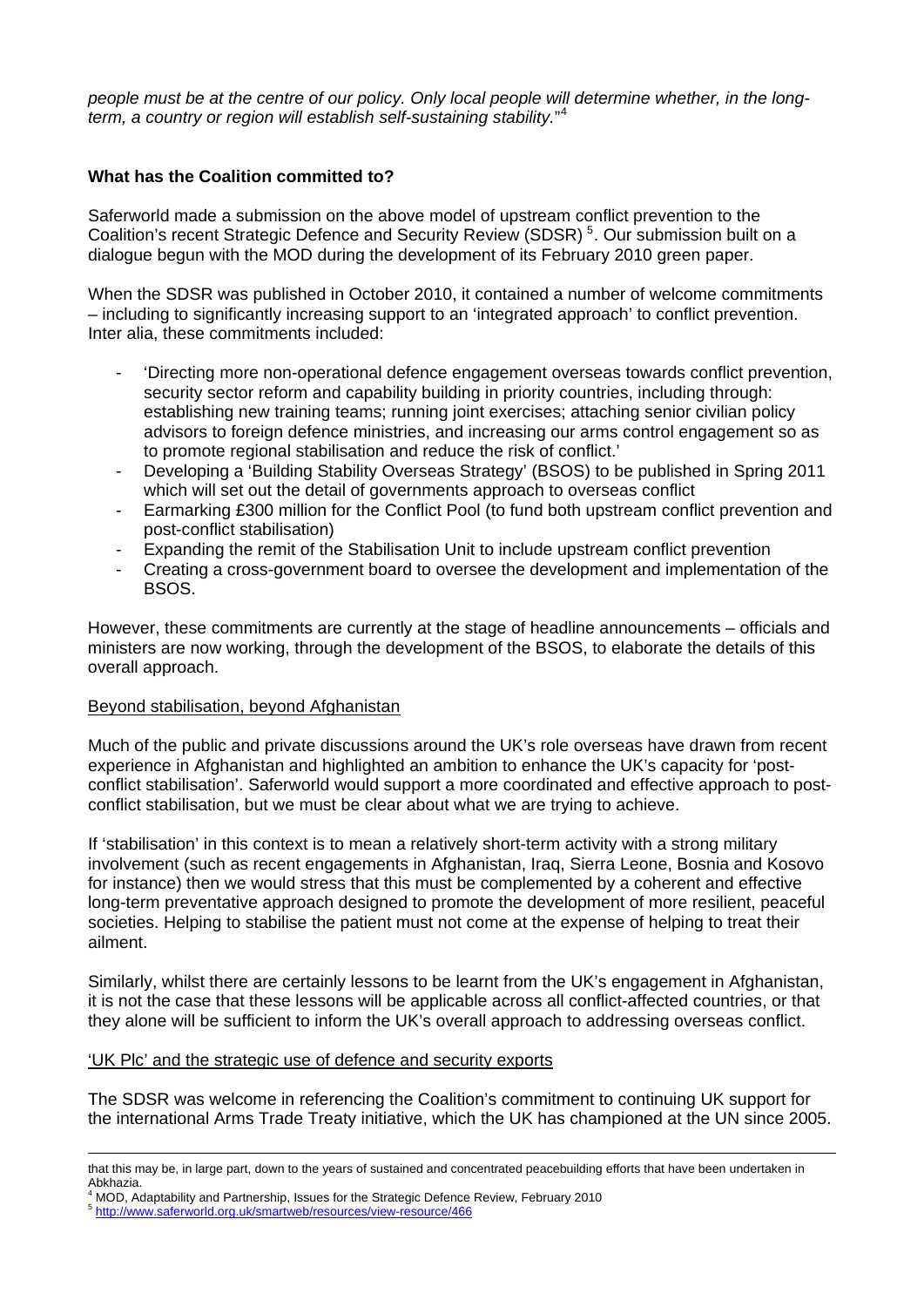As mentioned above, the SDSR also talks of increasing defence engagement on arms controls, which is very welcome.

However, questions remain about whether HMG can successfully balance these ambitions against a concurrent desire to dramatically increase UK defence exports, and to more overtly use defence and security exports as a tool of foreign policy $6$ .

#### Conflict prevention and national security

As Saferworld set out in our submission to the SDSR, we believe that coordinated and effective efforts to prevent violent conflict 'upstream' by supporting the development of resilient and peaceful societies *can* make a significant contribution to the UK's own national security – as part of promoting a more benign global environment, increased respect for the rule of law, and addressing people's genuine socio-economic and political grievances.

But we must be sure to get the causation right when thinking through our approach to conflict prevention. Upstream conflict prevention may have knock on benefits for the UK's national security, but must not be *led* solely by national security concerns which may risk the UK taking a perspective that is too short term, or focusing only on a small selection of countries that the UK currently deems to be in its immediate strategic interest.

## **What can the Labour defence team do?**

Labour has a proud record on many areas related to upstream conflict prevention – including a statement of ethical foreign policy, the development of the 2002 Export Controls Act to regulate the export of UK arms, leading efforts to establish an international Arms Trade Treaty at the UN, establishing DFID and publishing a 2009 White Paper outlining a world class approach to doing development in conflict-affected and fragile countries, recognising in its National Security Strategy that responding to the threat of global instability 'has to be rooted in helping states and the societies within them become more secure, with a capable and responsive government, and the rule of law<sup>'[7](#page-4-1)</sup>, and setting public spending targets on conflict prevention (PSA 30).

There are a number of ways in which Labour generally, and Labour's defence team specifically, can continue this work in opposition – ensuring that the UK's approach to overseas conflict always has a concern for those people affected by conflict and insecurity at its heart.

## **Setting a proactive agenda on conflict prevention**

Using the range of contacts within the defence community developed over the last 13 years of government to unpack and explore the contribution defence may play in upstream conflict prevention and setting a proactive, positive agenda on this area. There is currently rapidly growing interest in this area from many within the defence community, partly inspired by the question of what role the UK's armed forces will play 'after Afghanistan'. With combat troops due to withdraw from Afghanistan by 2014, this would be just within the life of the current Parliament.

#### **Sharpening HMG's approach to 'building stability overseas'**

Working closely with civil society groups to provide a forensic level of scrutiny to HMG's developing plans for conflict prevention. For instance, calling for parliamentary involvement in the development of the BSOS strategy and providing oversight to HMG's performance in meeting its objectives, or pushing for the Defence Select Committee to hold an inquiry into the role of the UK defence establishment in overseas conflict prevention. It will also be important for Labour to ensure its shadow teams are appropriately coordinated – effectively addressing overseas conflict will require effective cross-departmental working: and so will providing

<span id="page-4-0"></span> 6 SDSR, page 66: "…working with the MOD and Home Office, specifically to promote defence and security exports for good commercial reasons and where this will build the capacity of our partners and allies..."<br><sup>7</sup> Seauth for the next generation. Cobinat Office, June 2000: Page 44.

<span id="page-4-1"></span>Security for the next generation, Cabinet Office, June 2009: Page 11